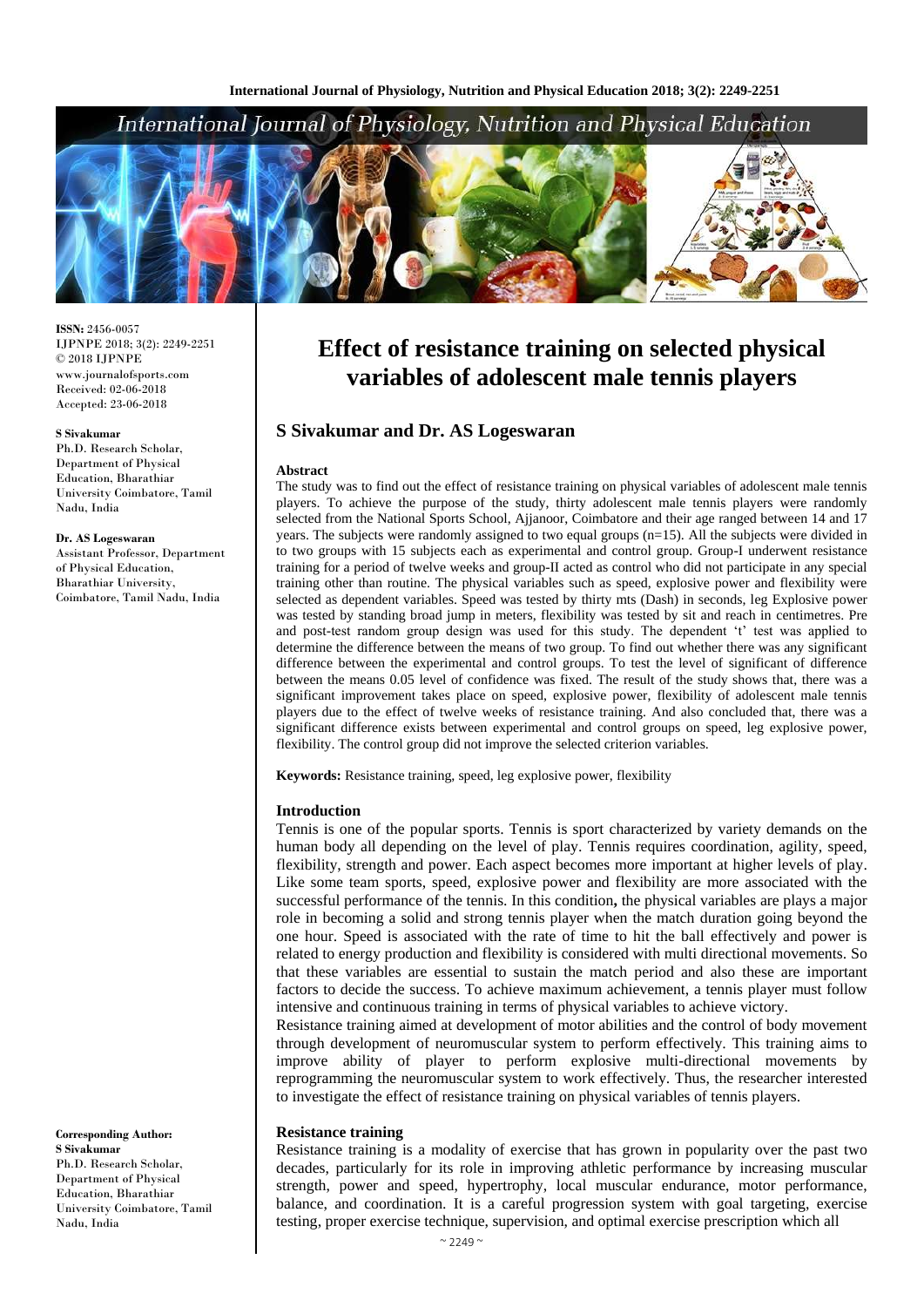International Journal of Physiology, Nutrition and Physical Education

contribute to the successful implementation of a resistance training program. Included within a program for resistance training is the use of both concentric and eccentric muscle actions and the performance of both single and multiple joint exercises, plus unilateral and bilateral movements as well. It is the magnitude of the individual effort and systematic structuring of the training stimulus that ultimately determines the outcomes associated with resistance training. Thus, resistance-training programs need to be individualized (e.g., based on individual goals) in order to maximize the outcomes (Kraemer & Ratamess, 2000) [1] .

# **Methods**

The purpose of the study was to find out the effect of resistance training. To achieve the purpose of the study, thirty adolescent male tennis players were selected from National Sports School, ajjanoor, Coimbatore. The subjects were randomly assigned into two equal groups namely, resistance training group (PTG)  $(n=15)$  and Control group (CG)  $(n=15)$ . A pilot study was conducted to assess the initial capacity of the subjects in order to fix the load. The respective training was given to the experimental group the 3 days per weeks (alternate days) for the training period of twelve weeks. The control group was not given any sort of training except their routine.

To evaluate physical variables, Speed was tested by thirty mts (Dash) in seconds, leg explosive power was tested by standing broad jump in meters and flexibility was tested by sits and reaches in centimetres. The parameters were measured at baseline and after twelve weeks of resistance training were examined.

# **Training programme**

The training programme was conducted for 45 minutes for session in a day, 3 days in a week for a period of twelve weeks duration. These 45 minutes included 10 minutes warm up, Resistance training for 25 minutes and 10 minutes warm down. Every three weeks of training 5% of intensity of load was increased from 65% to 80% of work load. The volume of resistance training prescribed based on the number of sets and repetitions. The equivalent in resistance training is the length of the time each action in total 3 day per weeks (Monday, Wednesday and Friday).

# **Statistical analysis**

The collected data before and after training period of twelve weeks on the above said variables due to the effect of resistance training was statistically analysed with 't' test to find out the significant improvement between pre and posttest. In all cases the criterion for statistical significance was set at 0.05 level of confidence. (*P*<0.05)

# **Design**

**Table 1:** Computation of 't' ratio on experimental group and control group selected physical variables of adolescent male tennis players

| Group              | <b>Variables</b>    |      | Mean  | N  | <b>Std.</b> deviation | Std. error mean | t ratio |
|--------------------|---------------------|------|-------|----|-----------------------|-----------------|---------|
| Experimental group | Speed               | Pre  | 4.38  | 15 | 0.28                  | 0.025           | $*2.16$ |
|                    |                     | Post | 4.33  | 15 | 0.24                  |                 |         |
|                    | Leg explosive power | Pre  | 1.50  | 15 | 0.10                  | 0.24            | $*3.09$ |
|                    |                     | Post | 1.58  | 15 | 0.12                  |                 |         |
|                    | Flexibility         | Pre  | 23.46 | 15 | 2.58                  | 0.52            | $*3.71$ |
|                    |                     | Post | 25.40 | 15 | 2.89                  |                 |         |
| Control group      | Speed               | Pre  | 4.38  | 15 | 0.34                  | 0.02            | 1.74    |
|                    |                     | Post | 4.39  | 15 | 0.35                  |                 |         |
|                    | Leg explosive power | Pre  | 1.51  | 15 | 0.10                  | 0.006           | 0.80    |
|                    |                     | Post | 1.50  | 15 | 0.09                  |                 |         |
|                    | Flexibility         | Pre  | 23.06 | 15 | 3.08                  | 0.63            | 0.10    |
|                    |                     | Post | 23.13 | 15 | 3.41                  |                 |         |

\*Significant level 0.05 level degree of freedom (2.14, 1 and 14)

Table I reveals the computation of mean, standard deviation and 't' ratio on selected physical fitness parameters namely speed, leg explosive power and flexibility of experimental group. The obtained 't' ratio on speed, leg explosive power and flexibility were 2.16, 3.04 and 3.71 respectively. The required table value was 2.14 for the degrees of freedom 1and 14 at the 0.05 level of significance. Since the obtained 't' values were greater than the table value it was found to be statistically significant. Further the computation of mean,

standard deviation and 't' ratio on selected physical parameters namely speed, leg explosive power and flexibility of control group. The obtained 't' ratio on speed, explosive power and flexibility were 1.74, 0.80and 0.10 respectively. The required table value was 2.14 for the degrees of freedom 1and 14 at the 0.05 level of significance. Since the obtained 't' values were lesser than the table value it was found to be statistically not significant.